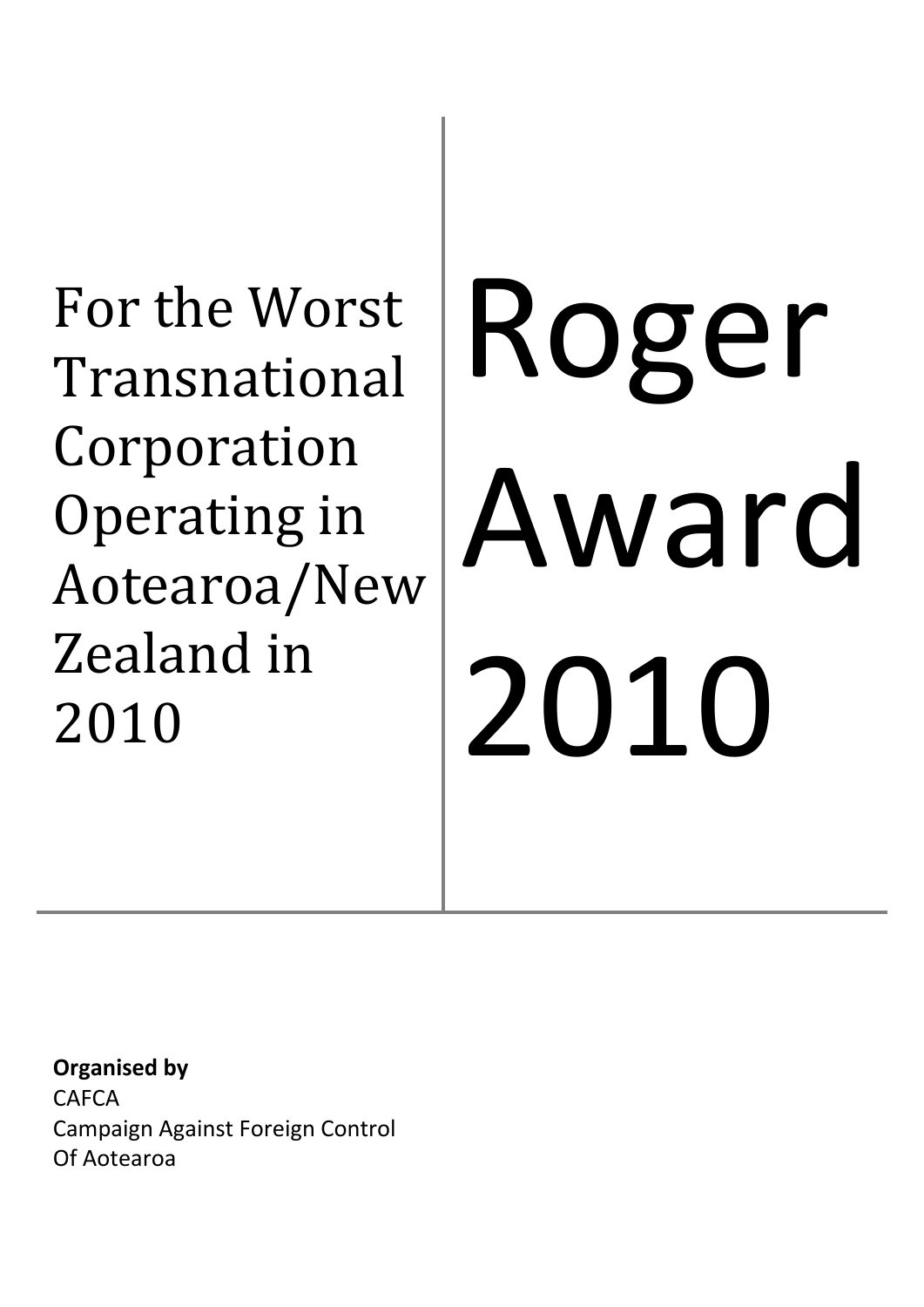**Winner Warner Brothers**

> **Runner Up BUPA**

**Third Place Imperial Tobacco**

**Accomplice John Key (& his Government)**

> **Special Quisling Peter Jackson**

**Judges Christine Dann Sue Bradford Joce Jesson Wayne Hope Paul Corliss**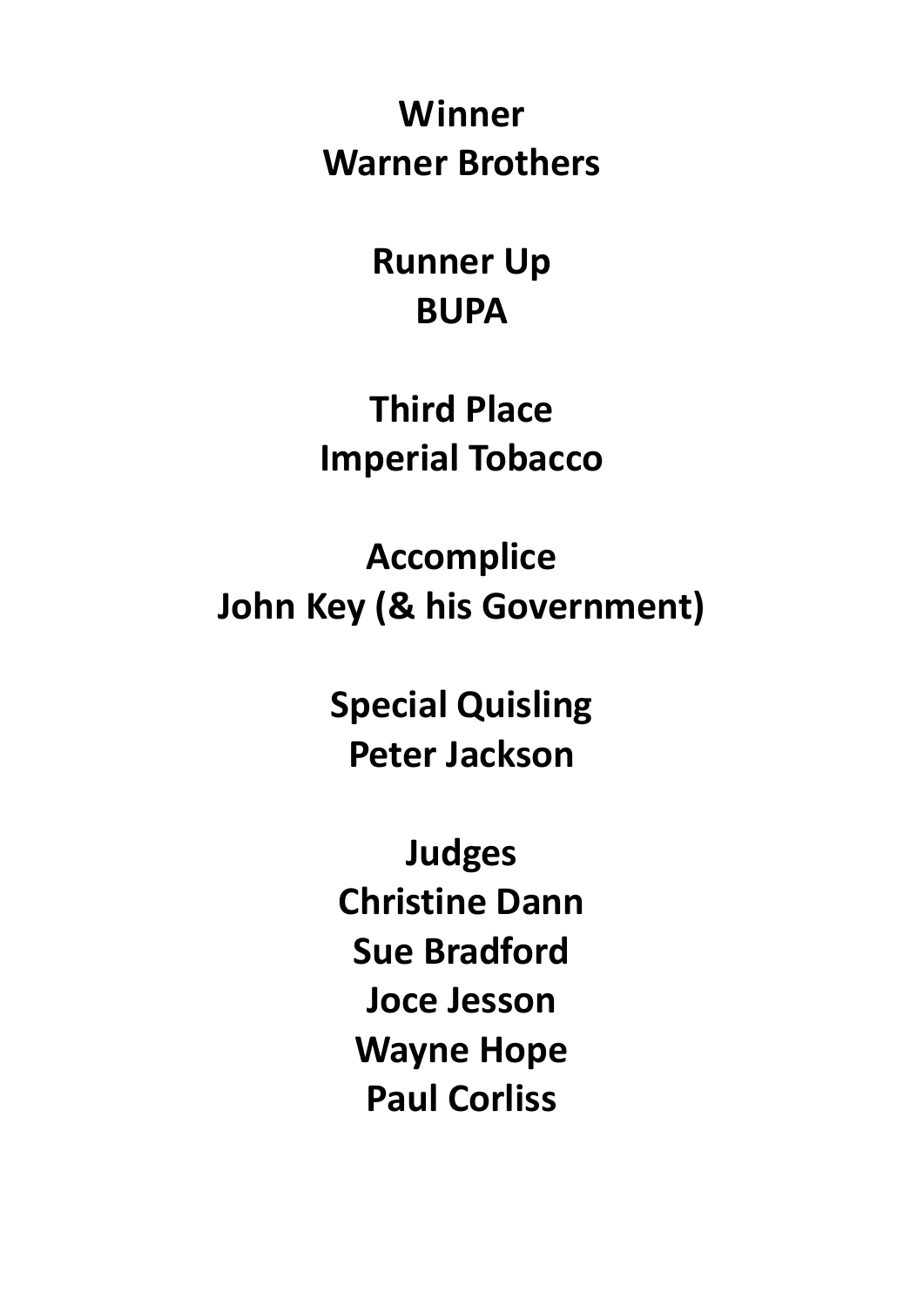# **Roger Award 2010 Chief Judge's Statement**

# **More Destructive Than An Earthquake Transnational Companies In New Zealand**

It disrupts lives, causes loss of jobs and income, tears families apart, compromises essential services, destroys heritage buildings, and lays waste to millions and millions of dollars worth of public assets. An earthquake? No – **Telecom** – New Zealand's pre-eminent foreign-owned company. It just does it more slowly than an earthquake.

The way in which companies that care primarily about returning handsome dividends to foreign shareholders (and rewarding senior management with obscenely large salaries and bonuses) are damaging the fabric of New Zealand society as surely as an earthquake was brought home to me after the first big earthquake which Canterbury suffered, in September 2010.

My neighbours were overseas at the time, and when they returned over a month later they found that their telephone wasn't working. Three days later than they wanted and needed him, a technician arrived. He was a pleasant chap named Johnny, who was working for an Ashburton‐based company which sub‐contracts to Telecom. Johnny is originally from Auckland, and Johnny's family (a wife and four children) are still in Auckland. Johnny couldn't afford to move them south, just as he couldn't afford to become an independent contractor to Telecom when the company pushed its technical employees in northern New Zealand off its payroll in 2009, forcing many of them (like Johnny) to seek work elsewhere.

So a home has been split up and four children are growing up without their dad around – but you may be sure that if there are any social costs arising from these unfortunate circumstances it will not be Telecom which pays for them. It would rather pay its CEO an annual salary that would support 100 families for a year, if its technicians were employed directly and paid what their skills and efforts are worth.

**Telecom** has always been a finalist in the Roger Award, and it has won it three times, as it exemplifies all the worst characteristics of a foreign-owned company operating in New Zealand, consistently scoring Brownlee points (the opposite of Brownie points) for undue influence over Government (preventing regulation, loop unbundling and true competition), profit gouging, and poor treatment of workers and customers. True to form it was once again a finalist for the 2010 Award, mainly due to its egregious overcharging and shortservicing of hundreds of thousands of customers of its broadband and mobile services during 2010.

However Telecom always has stiff competition, and so it proved in 2010, when its fellow finalists were **BUPA (British United Provident Association)**, which runs rest homes in New Zealand, **Imperial Tobacco, Vodafone, Warner Bros and Westpac**. **Vodafone** was nominated because like Telecom it treats its employees and customers badly, refusing to increase wages (for years) despite big increases in revenue in the same period, plus dodging responsibility for providing decent jobs at decent wages by sub‐contracting out core services. It also was caught out misleading customers about the quantity and quality of the services it provides, and (like Telecom) charging unreasonably high mobile phone call termination fees.

**Westpac** was nominated for continuing to exhibit the bad behaviour which made it an unplaced finalist in the 2009 Roger Award and co-winner of the 2005 Award (along with another big Australian-owned bank, BNZ). This included milking its customers and squeezing its frontline staff, expecting them to bear the bank's losses without giving them an equal share in the profits.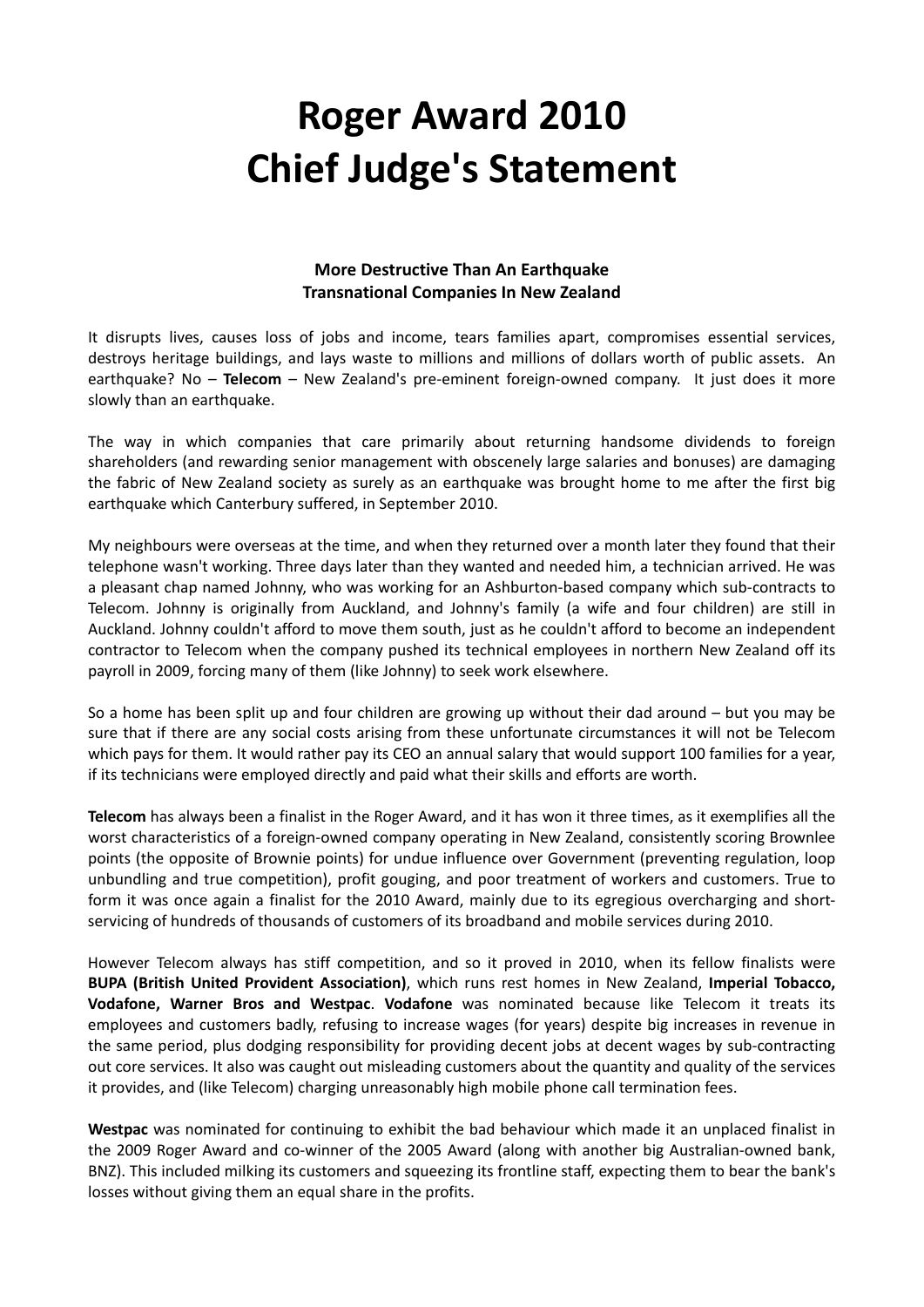Since telecommunications and banking are essential services in modern societies, it is distressing to see them run so badly, with so little regard for the real needs of New Zealand workers to have decent remuneration for providing these services, and for New Zealand customers to have reliable services at an economical price.

#### **Defending The Right To Kill You – Imperial Tobacco**

Tobacco products, by contrast, are not only not essential, they are detrimental to health. Thus it is debatable whether tobacco companies should exist at all, given the harm that tobacco causes. Nevertheless, tobacco sales are legal in New Zealand, and tobacco companies are known to put some of the profits they reap from selling this dangerous drug towards influencing politicians to keep it legal, and not restrict selling it or advertising it. They do this directly, via lobbying and schmoozing politicians, and they also use indirect methods, including the infamous "third party technique".

Imperial Tobacco NZ is New Zealand's sole manufacturer of tobacco products, for local consumption and export. The company is UK owned, with its corporate headquarters in Bristol, and it claims to be the fourth largest tobacco company in the world. It has only one factory in Australasia and the South Pacific, located in Petone, which it acquired in 1999. Its products are sold in over 160 countries worldwide and it operates 51 manufacturing sites across the globe. At the time of purchase the cigarette brands it acquired had 17.6% of New Zealand market share. It has pursued an aggressive strategy to increase that share since then, including cultivating relationships with retailers (especially smaller ones in smaller communities where promotions and displays have a bigger impact) and has increased it by around 1%.

On its company Website Imperial Tobacco says about New Zealand "The mature markets of Australia and New Zealand are among the most regulated in the world, although we continue to demonstrate our ability to successfully operate in these challenging environments".

Part of Imperial Tobacco's strategy for operating successfully when challenged by regulations designed to protect public health is to employ a PR firm to engage in one of the dirtiest tactics in the corporate PR armoury, the so-called "third party technique", which involves creating a fake citizens organisation to lobby for its product. Imperial Tobacco did this in New Zealand by employing New Zealand's premier "dirty cause" whitewasher and PR hack Glenn Inwood of Omeka Public Relations (infamous for fronting the Japanese whaling industry's spurious Institute for Cetacean Research, the only "research" facility in the world which involves killing endangered wild animals and selling their meat).

In May 2010 it was revealed that the Association of Community Retailers (ACR, which supposedly represents the interests of small retailers of tobacco products, and was protesting the Government raising their price) had been set up in April 2010 with the help of Glenn Inwood. Inwood was also involved with the ACR's predecessor, the Stay Displays Coalition, which was set up to counter regulations designed to reduce tobacco product displays and point‐of‐sale advertising. ACR representatives and Inwood both publicly denied connections with, and funding by, the tobacco industry, but their cover was blown by Imperial Tobacco's own NZ sales and marketing director Tony Meirs, when he admitted to the Maori Affairs Select Committee inquiry into smoking that the company had ''...provided PR resource through Omeka Public Relations company to help small retailers develop the voice that they need to protect their business from unnecessary regulation.'' (Verbatim quote from select committee session, from http://mediadarlings.net/2010/05/21/breaking-the-habit-imperial-tobacco-comes-clean-kind-of/).

When asked directly by an MP what the value of that PR resource was, Meirs replied that he didn't know. It may have been substantial. Three months later, in August 2010, the Alliance of Australian Retailers was set up by the Melbourne PR firm The Civic Group to fight the planned introduction of plain cigarette packaging in Australia. It received over \$A5 million (NZ\$6.3 million) from the three largest tobacco companies. \$A1,080,860 funding came from Imperial Tobacco Australia, \$A2,200,000 from British American Tobacco, and \$A2,161,720 from Philip Morris. Philip Morris was also paying The Civic Group a \$A200,000 a month retainer to help manage the alliance (http://www.odt.co.nz/news/national/125852/leaks‐reveal‐over‐6m‐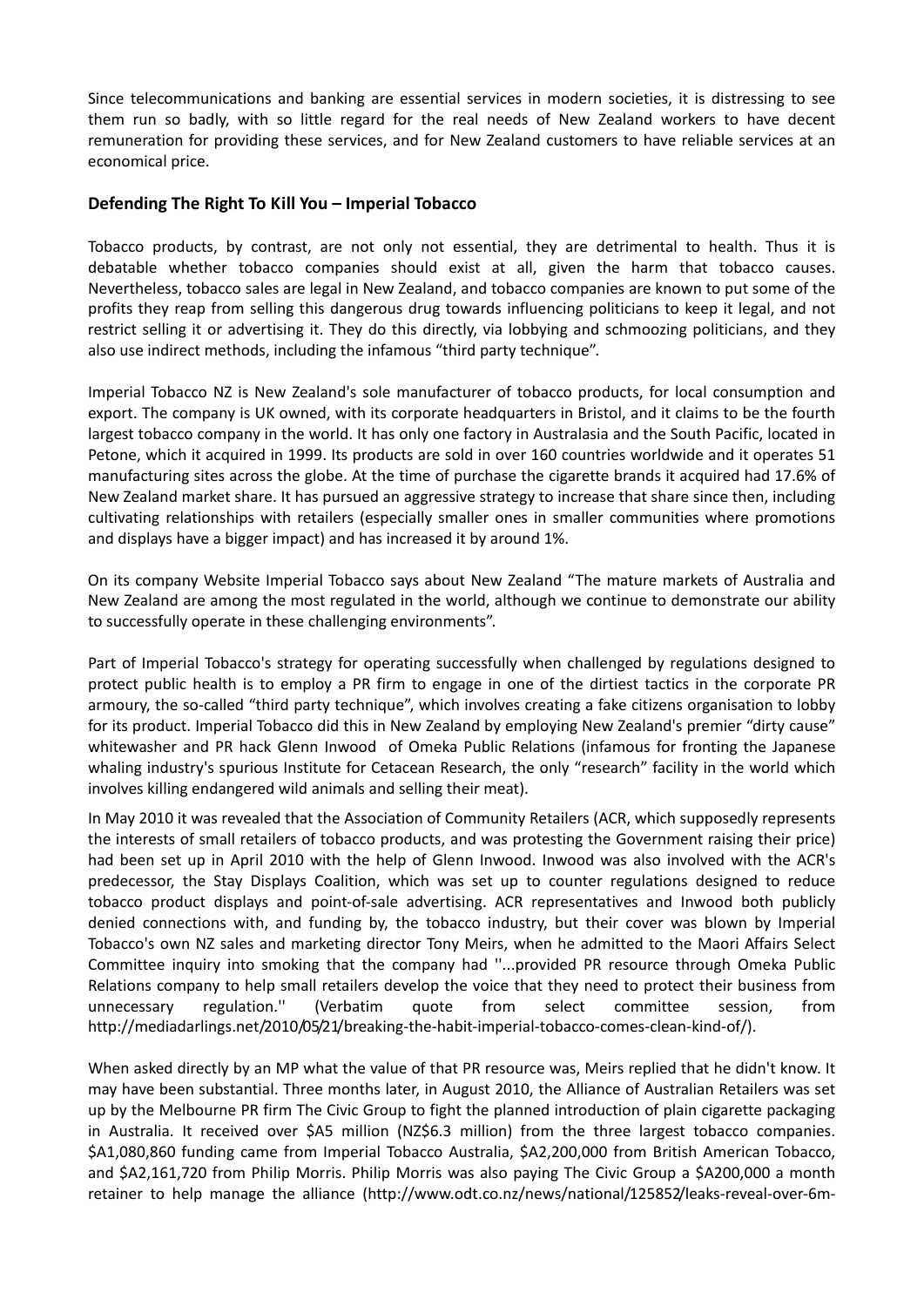spent-tobacco-front-group).

Although Imperial Tobacco is a foreign-owned company that New Zealand already has no need of, because its products are bad for health, the main reason why Imperial Tobacco is richly deserving of **third placing**in the 2010 Roger Award is its use of this despicable, deceitful tactic for influencing public opinion and public policy. It is a tactic which was first developed and refined by American PR firms working for large corporations, who gave it the third party technique name. The Center for Media and Democracy's SourceWatch Website says that the tobacco industry is notorious for using front groups to create confusion about the health risks associated with smoking. More recently it has moved to creating front groups to defend the "rights" of tobacco consumers and retailers (see http://www.sourcewatch.org/index.php?title=Front\_groups and also http://www.nosmoke.org/getthefacts.php?id=62).

Front groups are used wherever corporations know that if the message came directly from them (climate change is not happening! animal fat is good for you! fuel‐efficient cars are dangerous! Genetically engineered foods have all been thoroughly tested and are completely safe! coal is a clean fuel! McDonald's workers are well‐paid! acid rain is not a problem! battery farms raise healthy, happy animals!) few people would believe it.

No one is likely to believe Imperial Tobacco if it says that tobacco is harmless, and that restricting its sale, display and advertising is an insupportable infringement of consumer and retailer rights. Don't believe it when anyone else says it either, especially if you don't know who is paying them to say it.

# **Couldn't Care Less – BUPA**

As a transnational company with plants and customers around the world Imperial Tobacco's strategic acquisition criteria (which are to increase geographic footprint, add brand equity, and reduce costs and extract synergies) are probably very similar to those of BUPA, **the runner up** in the 2010 Roger Award. Indeed, the Overseas Investment Office said of BUPA, when considering its successful 2007 bid to acquire all the rest homes and hospitals and the personal alarm business of the NZ owned Guardian Healthcare Group: "The BUPA Group has a clear strategy of pursuing growth both in the United Kingdom and international markets particularly in the Australian and New Zealand markets where the BUPA group has identified opportunities for an experienced operator and provider of aged care businesses to make acquisitions and apply its international experience in the provision of aged care services. The acquisition will geographically diversify the BUPA Group's international operations and provide a platform to further expand its aged care and retirement village portfolio".

BUPA now owns 44 rest homes and hospitals and 16 retirement villages in New Zealand, making it the largest private owner of aged care facilities. 88% of New Zealand's for‐profit aged care facilities are now foreign‐owned, while 68% of all facilities are controlled by for‐profit operators. While BUPA is *technically* a not‐for‐profit business since it is a provident fund (meaning that it does not have shareholders, and that its surplus income is supposed to be reinvested for the benefit of its customers) this is not a relevant distinction when it comes to its provision of care services in New Zealand. This is because its customers are not the residents of its rest homes, even when they pay fees for their care directly, but rather those who buy individual or company health care insurance with BUPA. BUPA's British customers seem to be very satisfied with it, as BUPA was the only health insurance company to rate highly in a recent Institute of Customer Service survey of large UK companies. BUPA also remunerates its British and foreign management staff generously, and directs some of its surplus income to the BUPA medical research foundation.

In its "Preliminary Results Announcement for the year ended 31 December 2010", BUPA reported a 9% annual growth in total revenues (up to 7.58 billion), of which 4% came from expansion of its businesses, and 5% from favourable exchange rate transactions (more money for free for a transnational company). It also noted the differences in profitability of its UK and Australasian care services, and the reasons for this, saying of its BUPA Care Homes UK operation that: "Revenues grew and surplus was maintained despite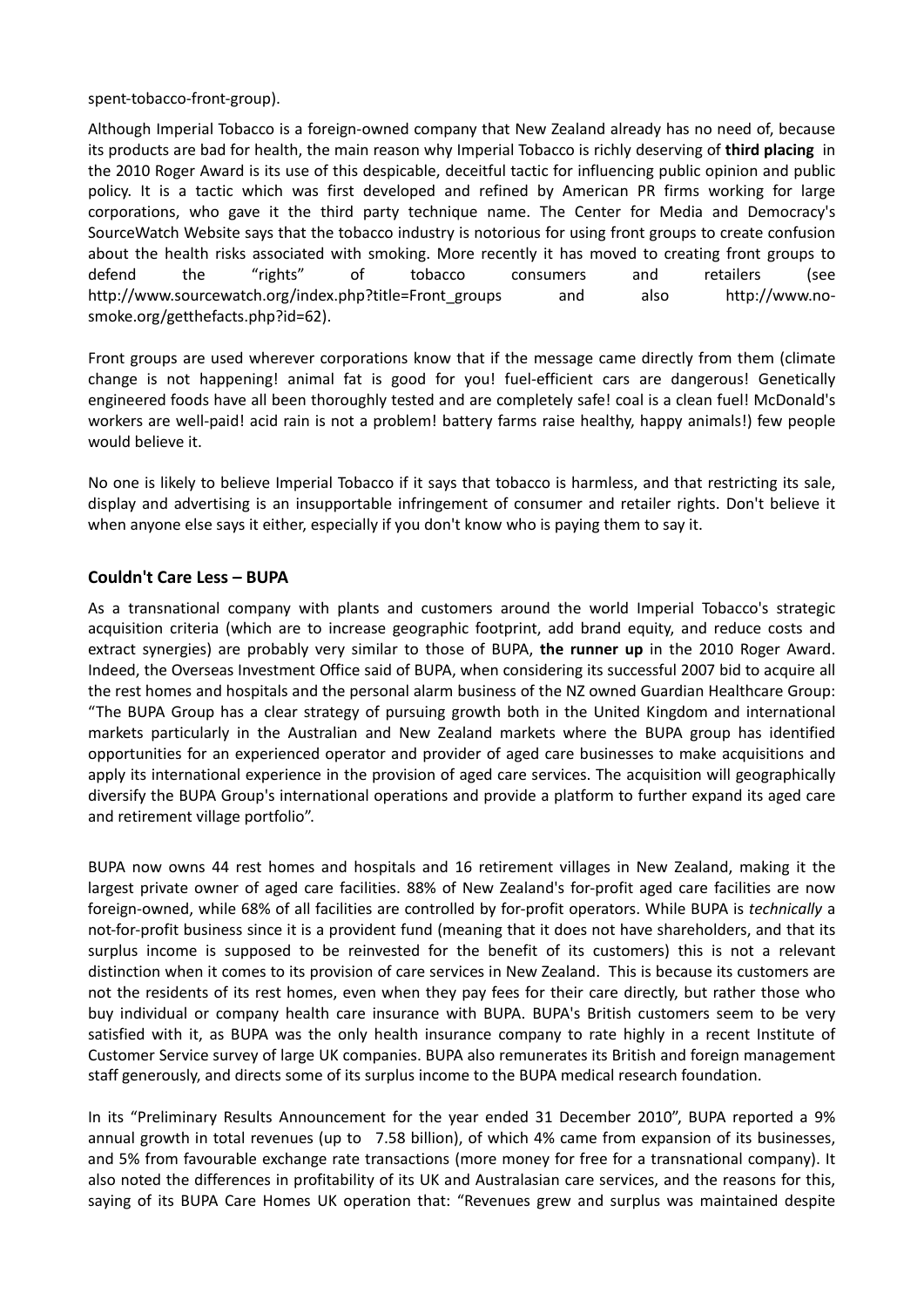public … funding restrictions, with the local authority fee increase across England from 1 April 2010 just 0.5%" (p. 10).

Overall BUPA said that its Care Services division performed well, despite increasing pressure on public sector budgets in the UK, which was having an impact on aged care fees and referrals. In Australia and New Zealand however, the division benefited from "more benign economic conditions". BUPA is engaged in political lobbying in the UK to try and prevent more cuts in public funding of its facilities. Its preliminary statement for 2010 also says that in response to the reduction in public spending on aged care it is "actively controlling costs".

It appears to be doing this already in New Zealand, despite the "more benign" economic environment. The Roger Award judges thought that BUPA deserved to be the **second place getter** primarily because of its poor treatment of both its staff and its clients. Admittedly, the NZ government has so far done nothing to promulgate and enforce regulations to require that rest homes are staffed by an appropriate number of properly qualified and paid staff, who give a reasonable amount of care (in quantity and quality) to their clients. The staffing guidelines that currently exist provide for extremely low ratios of qualified nursing staff to clients, and extremely small amounts of contact time between clients and caregivers – much lower than international best practice standards. In any case, these guidelines are purely voluntary.

Staff are generally poorly paid, and frequently overworked, due to short‐staffing in their facility. The number and percentage of staff who are foreign nationals who are working in NZ rest homes, and for whom English is a second language, is not known, but we now know that three of these already vulnerable women (two Filipinas and one Thai) who were working for three different BUPA‐owned homes, were sadly killed in the Februarv 22<sup>nd</sup> Christchurch earthquake while they were attending English language classes in the CTV Building, which collapsed on top of them (http://www.bupa.co.nz/Care-Homes-News.aspx – accessed 15/3/11). Competent New Zealand registered nurses are often reluctant to work in aged care, largely because they know they will be expected to do impossible amounts of work, and still not be able to provide adequate care, which may leave them open to charges of professional negligence.

In these staffing circumstances, is it any wonder that the quality of client care is extremely variable, and that there are now many well‐documented cases of elderly New Zealanders receiving poor care, or being so badly neglected or mistreated that they end up in a public hospital requiring acute care – where some of them die. One of these people was a resident in a BUPA rest home in Tauranga. For several months she suffered considerably from misdiagnosed and untreated scabies. This led to other complications which eventually killed her. BUPA management averred that it was meeting the industry standards of care for its client – which, as we have already seen are too low. It may well have been meeting those inadequate standards, but that is irrelevant if the actual care it delivered was insufficient to maintain the health and life of its client, caused her to suffer unduly, and ultimately caused her death.

This would be bad enough if New Zealand were as poor as Haiti or Zaire, and unable to fund high standards of care for the elderly. But it is not, and therefore it is a public scandal that taxpayer's money, paid out as subsidies for care, is being used to increase the profits of foreign-owned companies rather than provide proper care for New Zealanders. BUPA should be ashamed of itself, but it is only doing what all profit‐ seeking companies will do if governments let them, which is to put profits before people. It is long past time that the aged care sector in New Zealand had a thorough overhaul, along the lines recommended by the report into aged care in New Zealand produced in 2010 by the Green and Labour Parties, in association with Grey Power. If at the end of that process companies like BUPA no longer find that the economic conditions in New Zealand are ''more benign'', so much the better for the health and wellbeing of elderly Kiwis.

# **The Saurons Of Cinema**

Imperial Tobacco and BUPA are unlovely companies in their own ways, but neither of them, unlike the winner of the 2010 Roger Award, has so far been able to wield such a ring of power over the New Zealand government that it has had legislation rewritten in its favour. **Therefore, the Roger Award for the worst**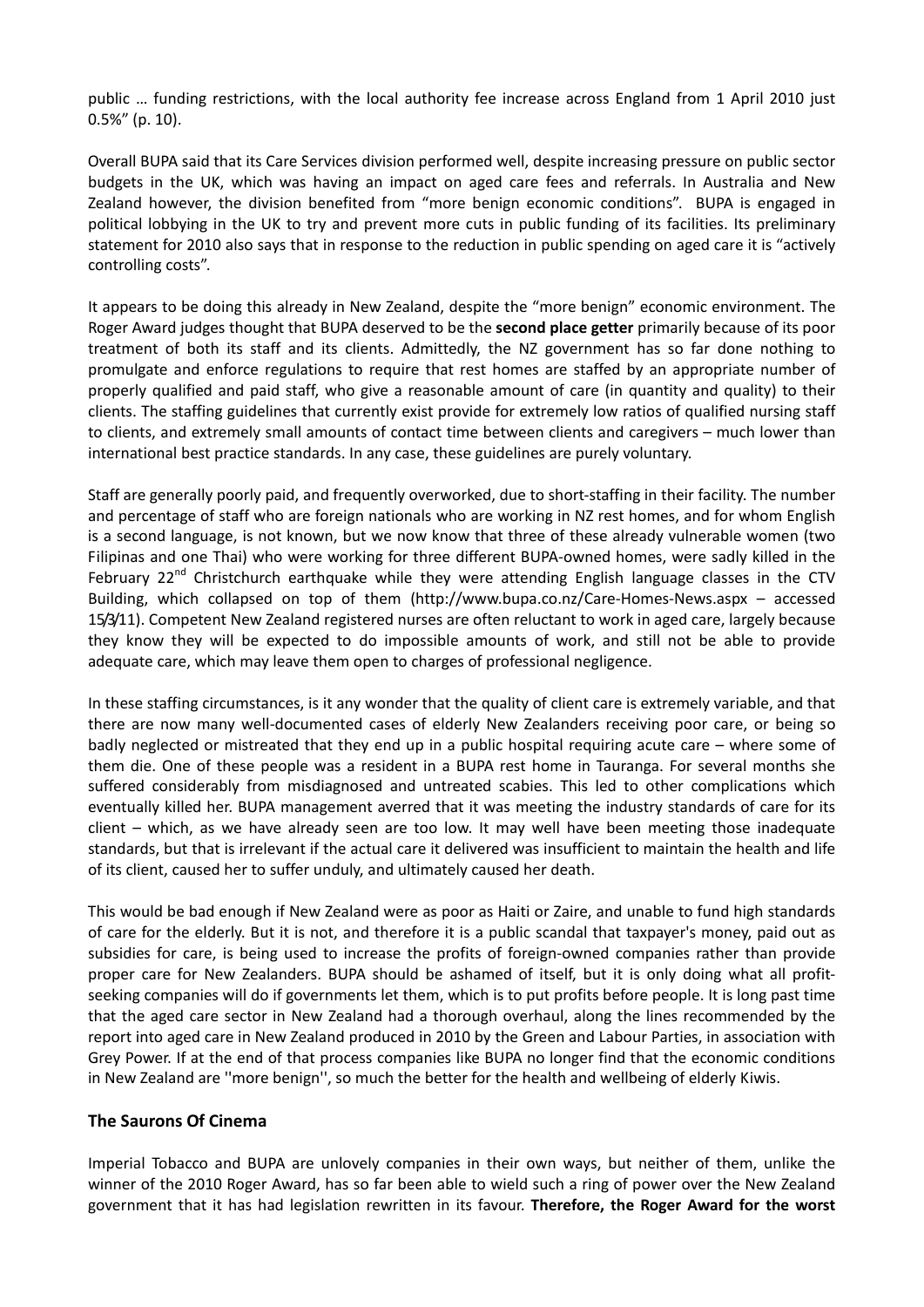transnational company operating in New Zealand in 2010 goes to - the Saurons of cinema - Warner Bros! Warner Bros has not been nominated for a Roger Award before, and it was a late and dramatic entry into the contest. In the 13 year history of the Award this is only the third time that a media conglomerate has been a finalist, and the second time that one has been placed. INL was equal runner-up in the very first Roger Award in 1997 (in 2003 INL sold its papers to Fairfax). In 2007 the Australian news and media corporation APN News and Media was a finalist. This was principally for its treatment of its New Zealand workforce by contracting out sub‐editing on the country's biggest paper, the *New Zealand Herald*, leading to a 20% loss in salary for those transferred.

But this violation of labour rights and standards pales in comparison to that of the American TimeWarner Corporation's subsidiary Warner Bros, which threw its considerable financial (in 2009, Warner Bros. became the first studio in history to gross more than \$US2 billion domestically in a single year http://en.wikipedia.org/wiki/Warner\_Bros) and political muscle around Wellington at the end of 2010, and succeeded in getting New Zealand law changed to ensure that New Zealanders working on its movies in New Zealand are not entitled to the status and protection of employees accorded to other New Zealand workers. This is "contracting out" on an unprecedented scale – not only of labour rights but also of democracy, sovereignty and corporate responsibility.

Warner Bros thus significantly outscored all the other finalists for 2010 in **interference in New Zealand politics and governance.** No other foreign corporation has been given such a red carpet treatment when it came to interfere in the way we do things here, to our detriment. As one Award judge expressed it:

"The entire spectacle of the negotiations between Warner Brothers' executives and Government leaders was akin to a 19th Century Royal Visit (minus the automobiles). The emergency 'Hobbit' legislation fundamentally impugned New Zealand's political sovereignty. Exclusive arrangements (resulting in legislation) between transnational corporate elites and the executive State were seen to circumvent representative institutions and the national public sphere. Furthermore, such interference in New Zealand politics sets a precedent for all future negotiations between the New Zealand government and transnational corporations".

Another judge said:

"'The Hobbit' affair was an extraordinary example of transnational capital interfering in local politics, and overtly influencing the actions of the NZ government (which richly deserves its Accomplice Award). It was an overt display of bullying that humiliated every New Zealander, and deliberately set out to do that".

On the judging criterion of **treatment of employees and contractors** Warner Bros also scored highly. Although not as exploitative in day to day employment matters as BUPA, being able to change the law to disadvantage New Zealand workers in their own country is surely a spectacular achievement, in the grand tradition of American anti‐workers' rights legislation.

One judge ranked Warner Bros' treatment of workers and contractors high in terms of rhetorical intimidation, even though the number of New Zealand workers affected was small compared to other Roger Award finalists. He was also concerned that the emergency industrial relations legislation passed at the behest of Warners has the potential to be applied retroactively against other groups of workers, and that it is now legally problematic as to whether someone can claim the right to be an employee rather than a contractor (even if the nature of the employment conditions in question suggest this).

Similarly, although Warner Bros does not have overall *economic dominance and influence* on the NZ economy of the sort which the persistent finalist Telecom exercises, in cutting its costs on "The Hobbit" production by getting the right to employ only contractors, and by getting much better subsidies for its production than any other film company before (or, very likely, ever) it has pulled off a substantial financial coup against our country.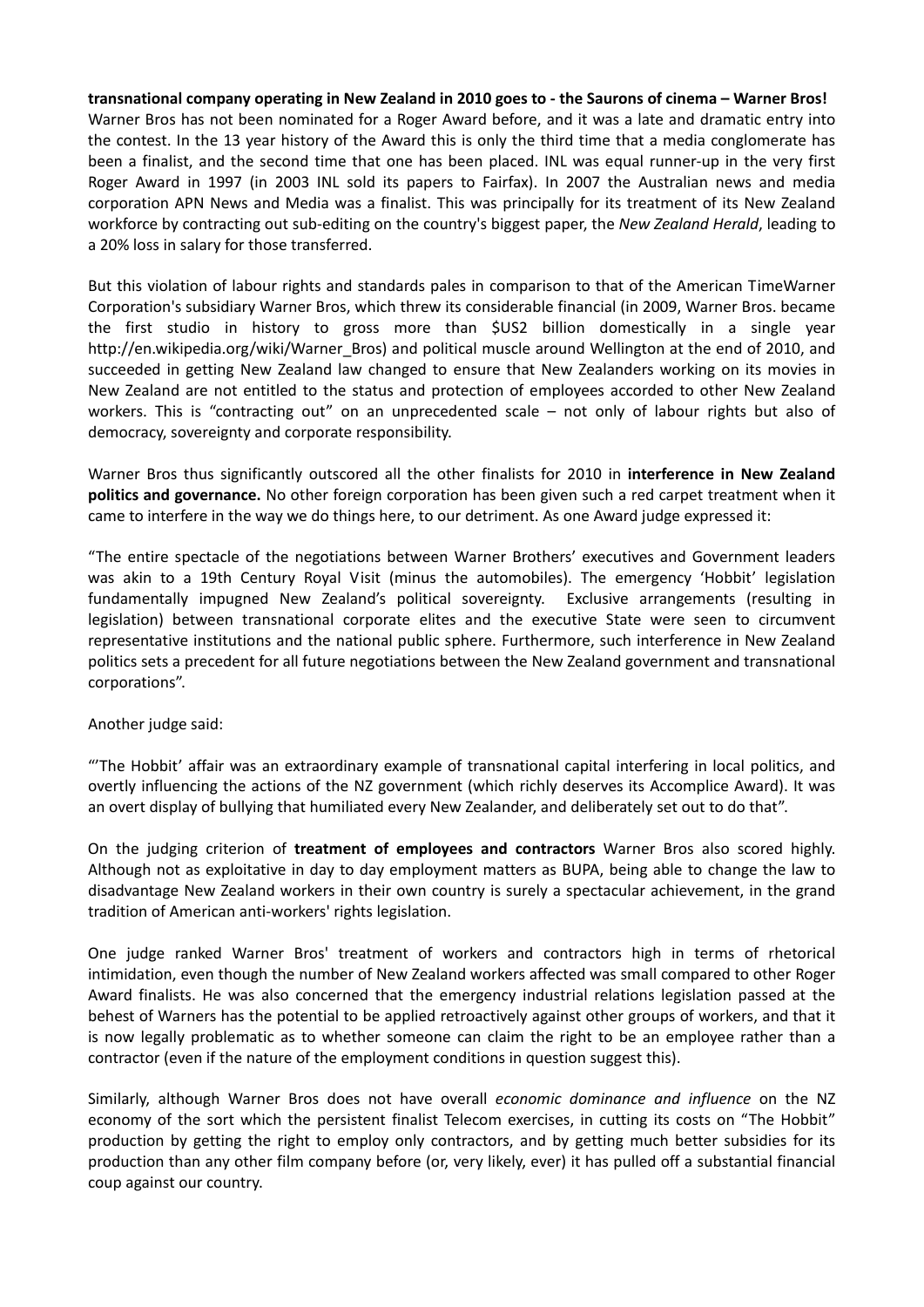Journalist Gordon Campbell points out that despite John Key saying that New Zealand could not afford to match the 20% tax rebates on domestic spending that France and Hungary offer to foreign film companies, in effect he did exactly that. Even worse, this rebate is for Warner Bros exclusively, so the company has been doubly privileged at the expense of the NZ taxpayer. New Zealand film companies which get no such breaks are left to choke in Warner Bros' dust.

The \$100 million tax break and publicity subsidy going to Warner Bros represents around \$25 for every man, woman and child in New Zealand. Isn't it amazing that the Key government thinks that this little country can and should afford to pay these subsidies to a giant foreign corporation ‐ whose market capitalisation is the same as that of 90% of the domestic companies listed on the NZ Stock Exchange, added together? And isn't it even more amazing that this very same Government baulks at the idea of adding an earthquake rebuilding levy to the taxes of those earning above the median wage (as proposed by the Green Party) but prefers to put the country even further into debt by borrowing more overseas to make up the shortfall between what is in the Earthquake Commission's coffers and the actual cost of the rebuild? Wow, who voted for these financial geniuses?!

The hype put about by the Government when it cravenly caved into Warner Bros' demands for exclusive and handsome subsidies was that they are worth it because they mean that jobs will be created in New Zealand. Oh, really? The Council of Trade Unions' *Economic Bulletin* (October 2010) draws attention to BERL's analysis of getting value for investment, which shows that a mere \$8.5 million (one quarter of the subsidies going to Warner Bros) invested in improving KiwiRail's workshops, laying the basis for further expansion of its business, would create 1,270 full-time equivalent jobs over 45 months – a much better ratio of employment to investment than the 800 fulltime equivalent jobs over four years that the three "Lord of the Rings" movies returned.

The winners of the Roger Award are frequently companies which treat their customers and clients spectacularly badly, preferring to pay out handsome dividends from their obscene profits to their foreign shareholders and owners rather than invest in improvements in service in New Zealand. Telecom, the Australian‐owned banks and TranzRail are all good examples of this sort of company – and they are, or were, bad employers to boot. Warner Bros does not seem to fit this category, since it is an entertainment company, which presumably aims to please its customers with movies they want to see. Certainly "The Hobbit" movies will be as least as "pleasing" as "LOTR", if you like crap goblin movies - and it seems that a lot of people do. So no customer exploitation there – is there?

Think about this before you put down your money for a "Hobbit" movie at the box office. In order to be able to subsidise this movie from your taxes the Government has to collect those taxes. Could that be why it raised GST to 15% in 2010? That way, you would only have to see ten movies at the new regular admission price to pay your share of the Warner Bros subsidy. Neat, eh? Too bad there are now two movies you can't afford to see after paying all that extra GST. And double extra too bad if any of those movies were made by New Zealand film companies, which aren't being given such generous handouts. Companies which would have made their movies using New Zealand actors and other workers, and kept the wages they paid and the profits they made in New Zealand.

Now when you get inside the cinema to watch the next goblin flick in the Jackson production line, and you behold the animated model of the dragon Smaug guarding his mound of gold and jewels (made by a skilled contractor with no rights to annual leave, sick leave and other minimum conditions, let alone collective bargaining) ‐ whose face will you see?

#### **Accomplice Award: John Key And His Government**

As well as the award for the worst transnational company there is also an award for the New Zealand accomplice who did most to facilitate bad behaviour by a transnational company in New Zealand in the award year. In 2010 the judges agreed that this was definitely the Prime Minister and the National‐Act‐ Maori Party government, with their sycophantic grovelling to Warner Bros, and their bending over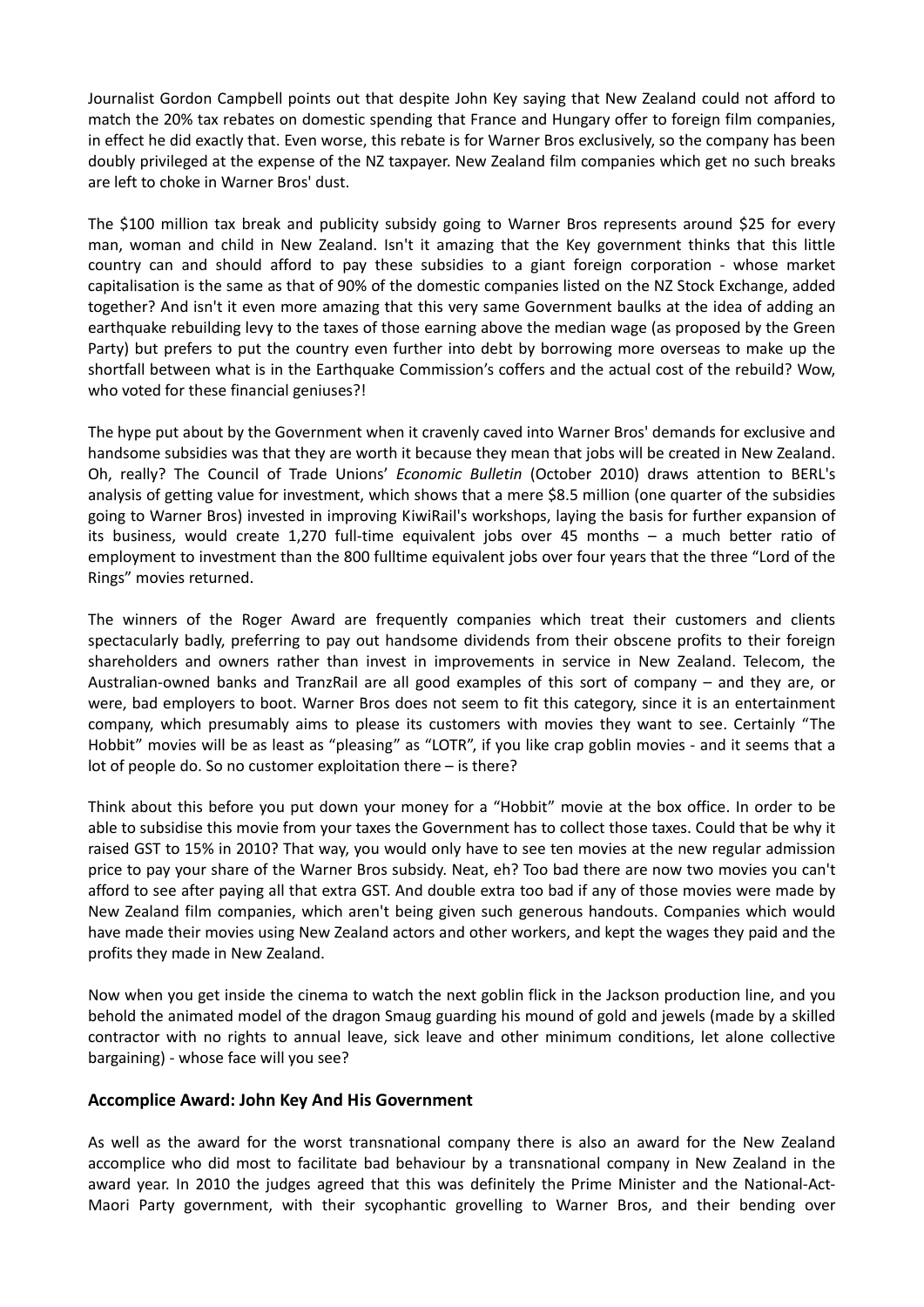backwards to facilitate their exploitation of New Zealand workers and taxpayers. It has apparently given rise to a whole new men's fashion garment trend in Hollywood – Warners of Wellington trousers. They have an arrow printed on the seat, and the words "Kiss here".

Yet although the Government certainly did the dirty deeds, putting Warner Bros interests ahead of those of New Zealanders, they had a lot of help from a Kiwi who was quite prepared to betray the interests of his compatriots to facilitate his own interests, and those of his American masters. Therefore I propose the

# **Special Quisling Award For 2010: Peter Jackson**

For those who are too young to remember World War Two and the coinage of the word quisling by *The Times* newspaper, it is derived from the Norwegian Vidkun Quisling, who assisted Nazi Germany after it conquered his own country so that he could rule the collaborationist Norwegian government himself. The Wikipedia entry on Quisling states that: "In contemporary usage, Quisling is synonymous with traitor, and particularly applied to politicians who appear to favour the interests of other nations or cultures over their own". It then goes on to cite the usage of the word in a 1944 Warner Bros cartoon! How apt.

Peter Jackson is not a politician, but he certainly appears to favour the interests of other nations or cultures over his own, and he also has the ear of top Government politicians, as we know from the leaked exchange of emails between him and the office of the Minister for Economic Development Gerry Brownlee. Jackson's public posing as a great patriot, one who brings cinematic and tourist glory to his native land, is exposed for the sham that it really is. New Zealand is just a cheap, convenient place for him to do what he likes doing best – but he was perfectly prepared to go to Eastern Europe, or any other place where the rate of exploitation suited his Saurons of cinema better, if he couldn't help them get their way in New Zealand. Sir Peter Jackson – you are fully worthy of joining that other blackened knight, that other exemplar in selling out your country to foreign corporations, the one for whom this award is named – Sir Roger Douglas.

Dr Christine Dann, Chief Judge, Roger Award 2010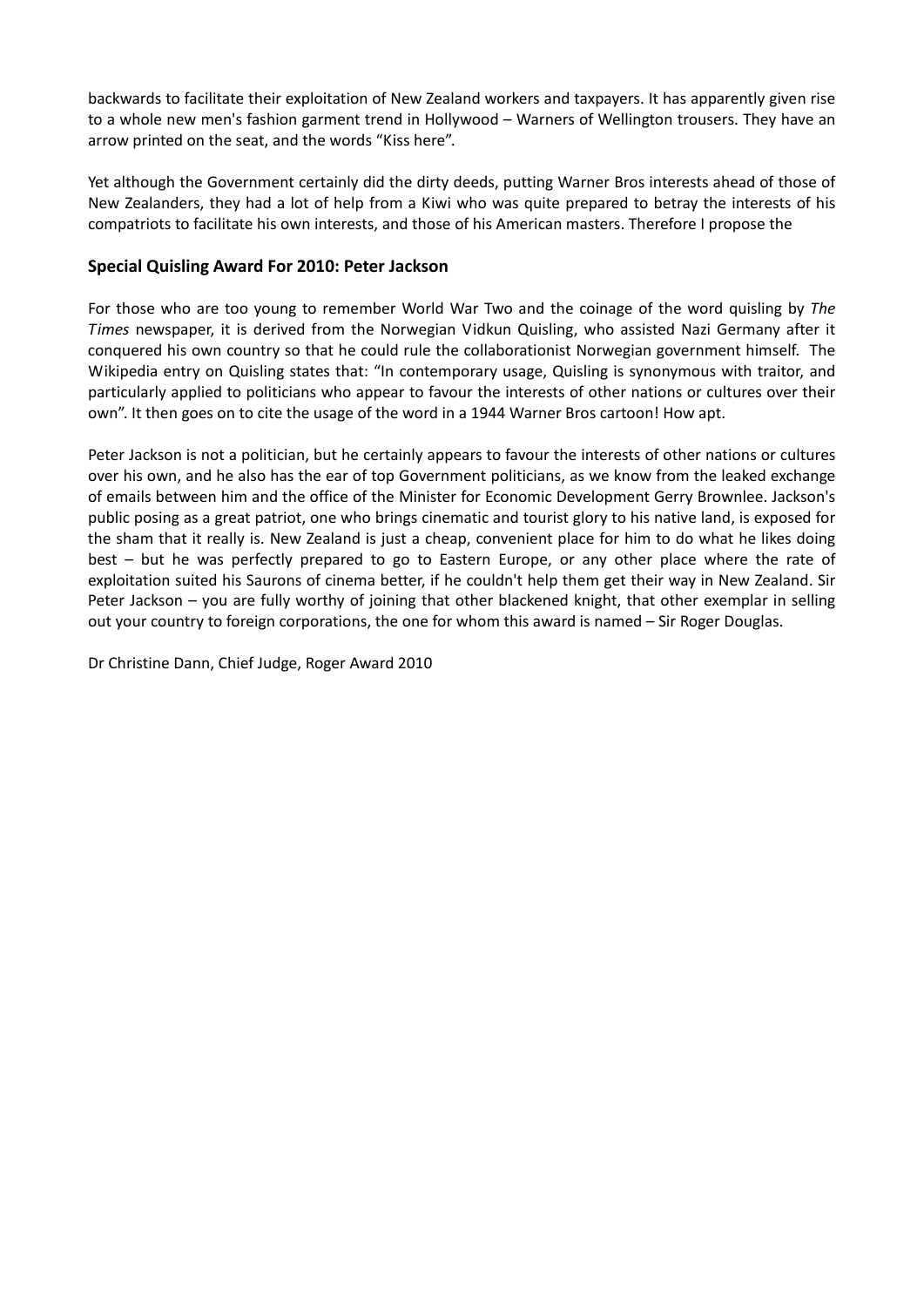# **Roger Award Judges' Report Warner Brothers**

Warner Brothers or Warner Productions has been the latest nominee to win the coveted Roger Award. In 2010, the Government provided Warners with an early Christmas present in the form of an amendment to employment legislation which stripped away rights of workers in the film industry. Effectively, making them all contractors and not liable for coverage as employees within the Act.

Warners became involved with "The Hobbit" and Peter Jackson through its ownership of New Line Cinemas which produces "The Lord of the Rings" and now, "The Hobbit".

Although to be fair to Warners, it really only took advantage of the desire by the Government and Peter Jackson to "cut the legs" off the unions. The Government has been introducing anti‐union legislation for the past several years, while, Jackson and his various companies have had a previous tenuous relationship with the unions.

Despite previous claims to the contrary, it appears that Jackson had known that Warners had no real intention of moving the production offshore and stated such in a series of emails to the Minister's office.

Not that Jackson is a stranger to such claims. In September 2010, he apparently alleged that Disney would not film in Australia due to their frustration over the antics and actions of the film unions. This claim was consequently denied by Disney's Chairman, Rich Ross (http://www.actorsequity.org.nz/component/content/article/116‐note‐to‐jackson‐disney‐is‐not‐avoiding‐ australia).

Equally, Warners were also well versed with the industrial situation when their executives met with the Government to hammer out a "deal" to keep the filming in New Zealand. They were aware that the unions involved, principally Actor's Equity had already withdrawn the refusal to work order over "The Hobbit" and that the union had provided a clear undertaking that the production would not be disrupted by industrial sabotage.

What really appeared to motivate Warners' desires, and those of Jackson during the dispute, were based on the outcome of a previous employment case that occurred during "The Lord of the Rings" in relation to a model maker, James Bryson. Bryson was a model maker who had been hired by Jackson's company Three Foot Six during the making of "The Lord of the Rings". His contract was terminated when the models unit was downsized. Consequently, Bryson brought a claim in the Employment Court that he had been an employee rather than a contractor and he was, therefore, able to claim for unjustifiable dismissal. The case went all the way through the court system to the Supreme Court, which ruled that Bryson was an employee, not a contractor.

Obviously, both Warners and Jackson were eager to have this state of affairs rectified in a means which would benefit them, and the employment dispute over "The Hobbit", with the aid of a compliant news media, was made into one of the evil Unions versus the Good and the Great of Jackson and the Movie Companies. The country was informed that Warners and Jackson had the best interests of the country's movie industry at heart, while the unions were presented as pursuing their own selfish interests.

A series of emails obtained under the Official Information Act demonstrates that the Government had been sharing information with Warners' subsidiaries, namely New Line Cinemas, in relation to proposed employment law changes. For example on 8 October 2010, New Line contacted Gerry Brownlee's office asking for a copy of the Crown Law opinion on the basis that the Minister had previously promised it to them. That opinion was forthcoming.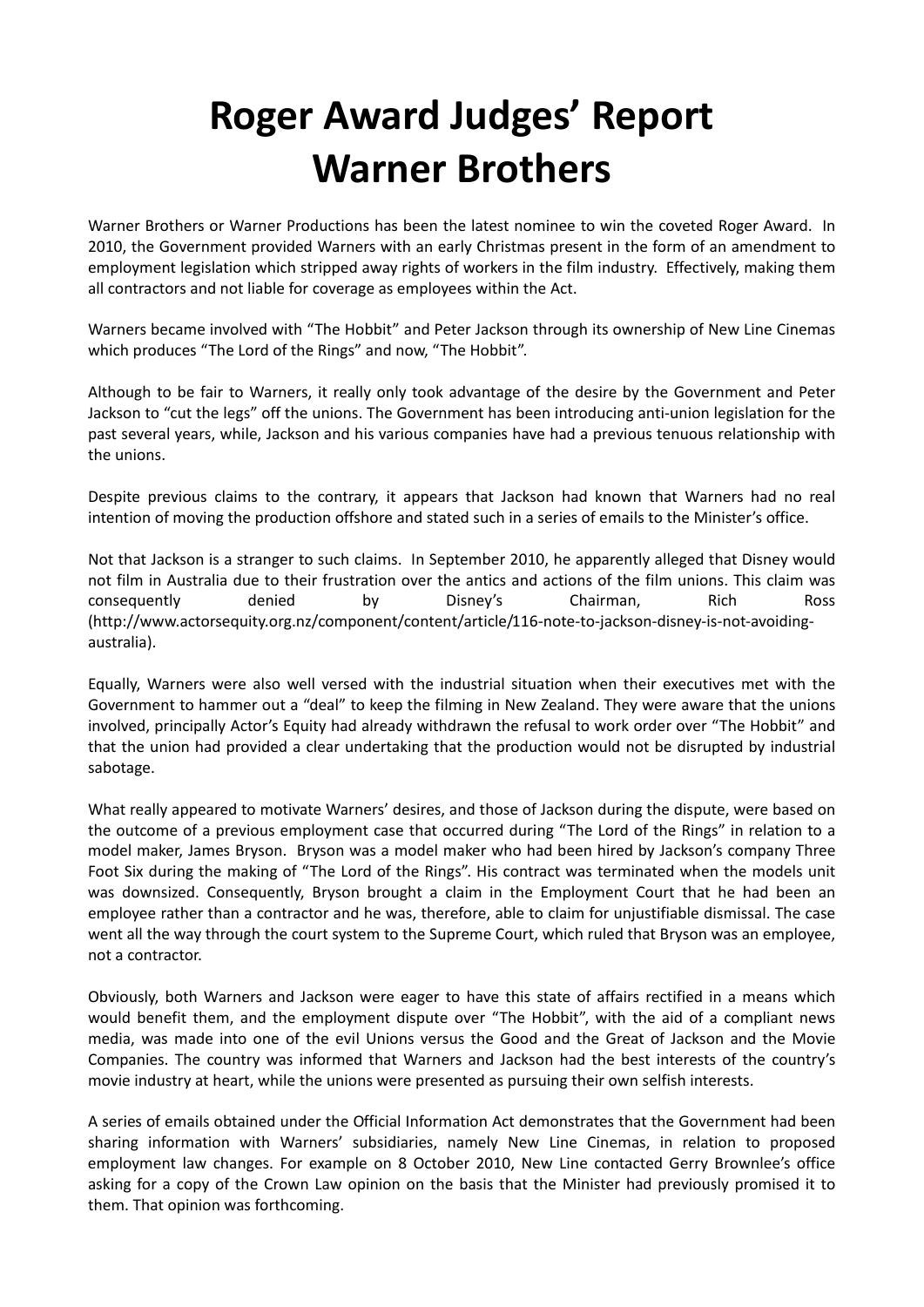Warner Executives therefore flew into the country safe in the knowledge that their demands were going to be met by the Government. Further, they would have probably been aware that the Government was going to sweeten the pot more by making other concessions to them.

And, those concessions were forthcoming. Not only did the Government change employment law on Warners' behalf under Urgency, they also provided the international film company with financial aid to the tune of \$25 million. This sum included the Government paying \$10 million for publicity and \$15 million as a tax rebate. The Government touted this as victory for the movie industry in New Zealand.

Actors Equity was made out to be the villain of the piece and the media did its utmost to discredit both that union and Helen Kelly, the President of the NZ Council of Trade Unions (CTU). In fact, Helen Kelly's position was vindicated by the evidence revealed when correspondence between Peter Jackson and the Government was released under the Official Information Act. This is from an e-mail (18/10/10) from Jackson to Gerry Brownlee's office:

"There is no connection between the blacklist (and its eventual retraction), and the choice of production base for 'The Hobbit'. What Warners requires for 'The Hobbit' is the certainty of a stable employment environment, and the ability to conduct its business in such a way that it feels its \$500m investment is as secure as possible. Unfortunately Warners have now become very concerned about the grey areas in our employment laws. This situation hasn't been helped by the fact that they spent a lot of money fighting (unsuccessfully) the Bryson case in our courts, so they have seen these vague laws in action. They are just looking for reasonable security, and unless it's provided, it's likely they will choose to base the movie somewhere else. But we all know this ... it's been discussed endlessly these last few weeks. I'll talk with Warners now". There you have it in black and white.

The Warners' executives must have been laughing all the way back to Hollywood and to the bank.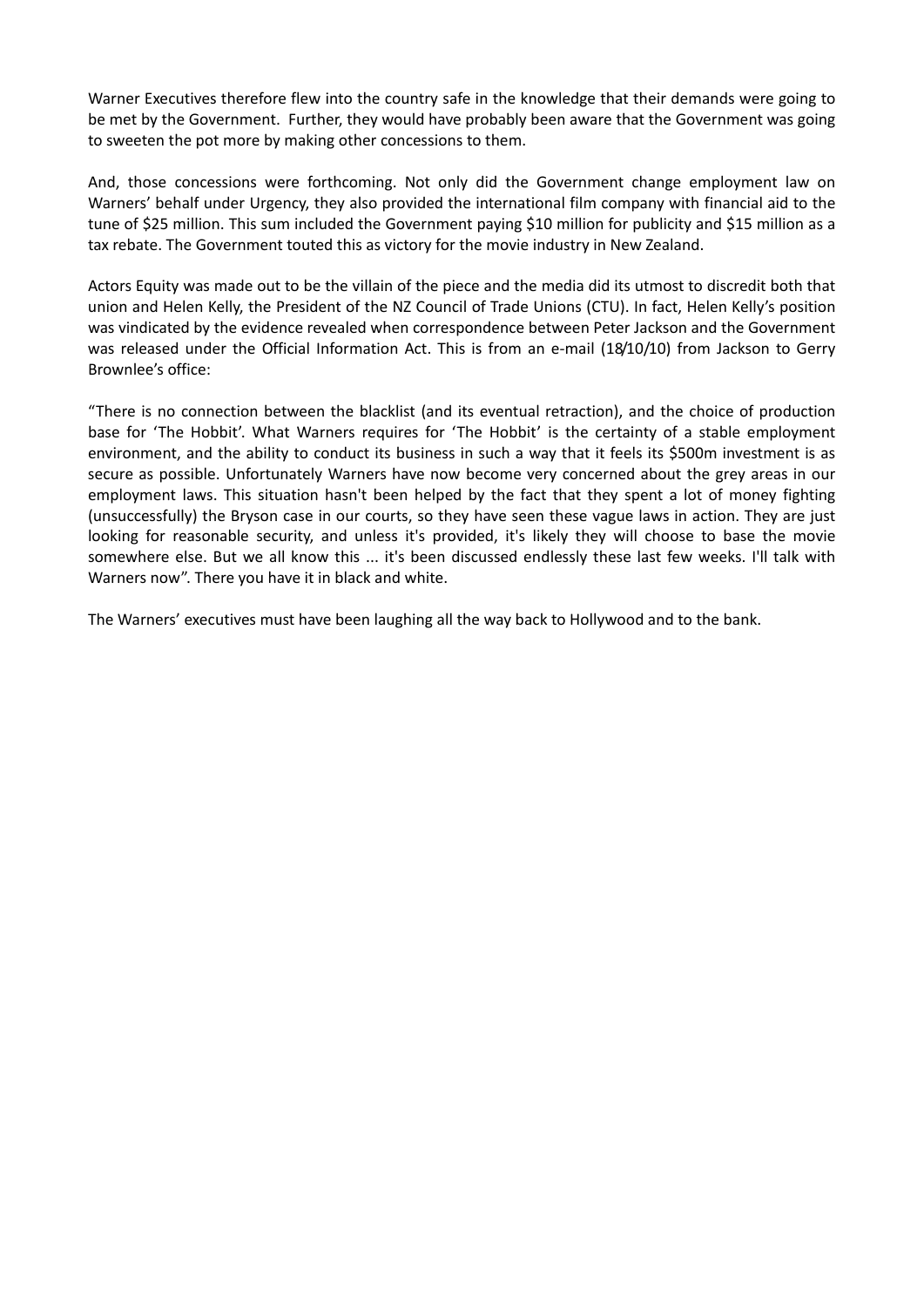# **An Award Winning Performance Financial Analysis: WARNER BROTHERS**

### **By Sue Newberry**

Warner Brothers is to receive tax subsidies of around NZ\$100 million courtesy of New Zealand's tax payers. This equates to a donation of public funds of about \$25 for every person in New Zealand. In addition, the Government evaded the usual democratic processes to push through Parliament legislation that weakened the Employment Relations Act (ERA). This change is intended to ensure that those employed in film production in New Zealand may be regarded as contractors, and unable to claim they are employees unless the contract says so specifically. Contractors are not entitled to "numerous rights and protections under the ERA, nor under other legislation including the Holidays Act 2003 and the Minimum Wage Act 1983. These include rights to bargain collectively, strike, a statutory duty of good faith, and grievance procedures, and have access to minimum conditions such as the minimum wage, annual leave, and sick leave."<sup>i</sup> The effect is to reduce the rights of New Zealand workers involved in film production. This change directly benefits Warner Brothers and its associates, including Sir Peter Jackson's production company Wingnut Films.

A point of particular interest is that although the legislative change followed disagreement between the unions and Wingnut Films, that change has nothing to do with that disagreement. Rather, the change in law relates to an earlier dispute over employment legislation that Warner Bros lost. That was the case James Bryson v Three Foot Six Limited (SC CIV 24/2004) [2005 NZSC 34].<sup>ii</sup> This lost case, not the dispute about making the Hobbit movie, was the "driving force for the Hobbit Law."<sup>iii</sup> Warner Brothers and the companies that produce movies for Warner Brothers do not want employees – they want contractors.

Warner Brothers is a division of the US media conglomerate Time Warner Corporation. As a rough approximation of Time Warner's size, Brian Gaynor equated its market capitalisation to that of about 90% of all the domestic companies listed on the New Zealand stock exchange.<sup>iv</sup> In New Zealand terms, this is indeed, a "corporate giant."<sup>v</sup>

This financial review draws on Time Warner's latest profit announcement for 2010, its published *Annual Report* for 2009, and its most recent published *Corporate Social Responsibility Report*, that for 2008, before drawing attention to the philosophical views of well‐known theorists who promoted neoliberal reforms and what those views and this Roger Award winning performance by Warner Brothers might mean in future.

In early February 2011, the Time Warner Corporation announced its financial results for the year ended 31 December 2010 publishing an 18 page document outlining its financial results. For the year ended 31 December, Time Warner's revenue was US\$26.9 billion, which converts to approximately NZ\$35.5 billion and its reported profit was US\$5.4 billion (NZ\$7.1 billion). Of these totals, the filmed entertainment section (that is, Warner Brothers) reported revenue of US\$11.6 billion (NZ\$15.3 billion) and profit of US\$1.1 billion (NZ\$1.5 billion). Warner Brothers plays a big part in Time Warner's results.

According to Time Warner's Chairman and Chief Executive Officer, Jeff Bewkes, 2010 was an "outstanding year" and "in 2011, we're even more confident about how we're positioned, and we'll be even more aggressive. .... We'll keep expanding our presence in the most attractive international territories."<sup>vi</sup>

An important part of what makes a particular international territory "most attractive" to Time Warner is the extent to which it will offer incentives (financial and other) to Time Warner or its subsidiaries for conducting some of its business activities there. There seems little doubt that when searching for the most attractive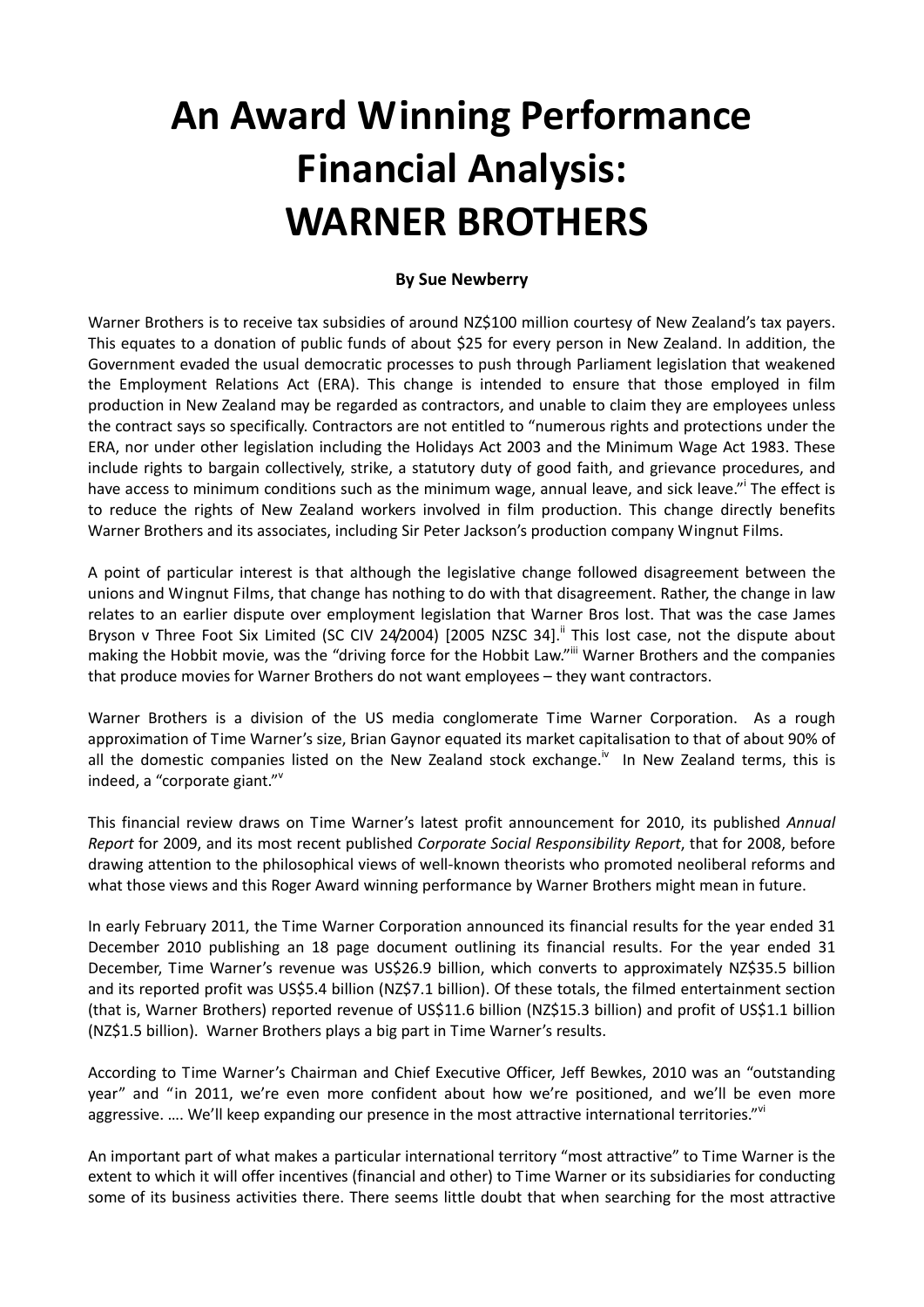destinations, Time Warner demands tax incentives from governments, effectively requiring countries to compete with each other.<sup>vii</sup> A quick Web search for recent (the last year) news articles about such activities produced material about Montreal, Canada; the UK; New South Wales, Australia: California and New Zealand all trying to offer attractive tax breaks.<sup>viii</sup>

Having struggled to match the massive tax breaks offered by the other countries, the New Zealand government further reduced Warner Brothers' costs by weakening the Employment Relations Act rather than by further direct expenditure of public money. When New Zealand has signed preferential trade and investment agreements with other countries, it has also signed accompanying labour agreements that state: "Neither Party shall seek to encourage or gain trade or investment advantage by weakening or failing to enforce or administer its labour laws, regulations, policies and practices in a manner affecting trade between the Parties."ix Under pressure, and despite such commitments, the New Zealand government did weaken its labour laws.

Why Warner Brothers might have wanted this change to the Employment Relations Act soon becomes apparent from Time Warner's published *Annual Reports* and *Corporate Social Responsibility Reports*. Note, however, that like *Annual Reports*, *Corporate Social Responsibility Reports* should be read with caution. While the additional information does supplement that in the published *Annual Reports* the disclosures can be selective and self-serving. As explained some years ago by Unilever's Chief Executive, companies that publish *Corporate Social Responsibility Reports* do so, "Not because it is nice to do or because people are forcing us to do it ..., but because it is good for our business ... This is a hard-edged business issue."<sup>x</sup>

Under the heading of supplier diversity, Time Warner's *Corporate Social Responsibility Report* for 2008 explains that, "In January of 2007, Time Warner launched a program to encourage large corporations doing business with Time Warner to utilise diverse suppliers as subcontractors. This second tier programme, so called because it is intended to reach subcontractors – underscores the importance the company places on the inclusion of minority and women-owned businesses (MWBEs)..."<sup>xi</sup> Under the heading of "Collective Bargaining and Freedom of Association", the *Corporate Social Responsibility Report* also assures readers that: "Time Warner respects the rights of all employees … and … contract professionals who provide services to Time Warner under collective bargaining relationships. Contract professionals include directors, actors, designers, and others involved in the production of motion pictures and television programs in our Networks and Filmed Entertainment Segments"XII

Time Warner's *Annual Report* for 2009 gives a rather different slant to Time Warner's programme to encourage the use of "diverse suppliers as subcontractors." Among the risks identified in this *Report* are those of doing business internationally, just one of those risks being "issues related to occupational safety and adherence to diverse local labour laws and regulations."xiii From this *Annual Report*, we learn that Time Warner has been restructuring, and that in 2009 the company as a whole had incurred some US\$212million in restructuring costs. Of this US\$212 million, approximately half (US\$105 million) related to Time Warner's filmed entertainment unit, in other words to Warner Brothers. The amounts concerned "primarily related to various employee terminations and other exit activities"xiv Further explanation is provided in the Management Discussion and Analysis section which comments on the financial operations for each business segment:

"To increase operational efficiencies and maximise performance within the Filmed Entertainment segment, in 2008 the Company reorganised the New Line business to be operated as a unit of Warner Bros, while maintaining separate development, production and other operations. Beginning in the first quarter of 2009, Warner Bros commenced a significant restructuring, primarily consisting of headcount reductions and the outsourcing of certain functions to an external service provider. As a result of these restructurings, the Filmed Entertainment segment incurred restructuring charges of \$105 million for the year ended December 31, 2009, and expects to incur additional restructuring charges of approximately \$10 million in the first quarter of 2010."XV